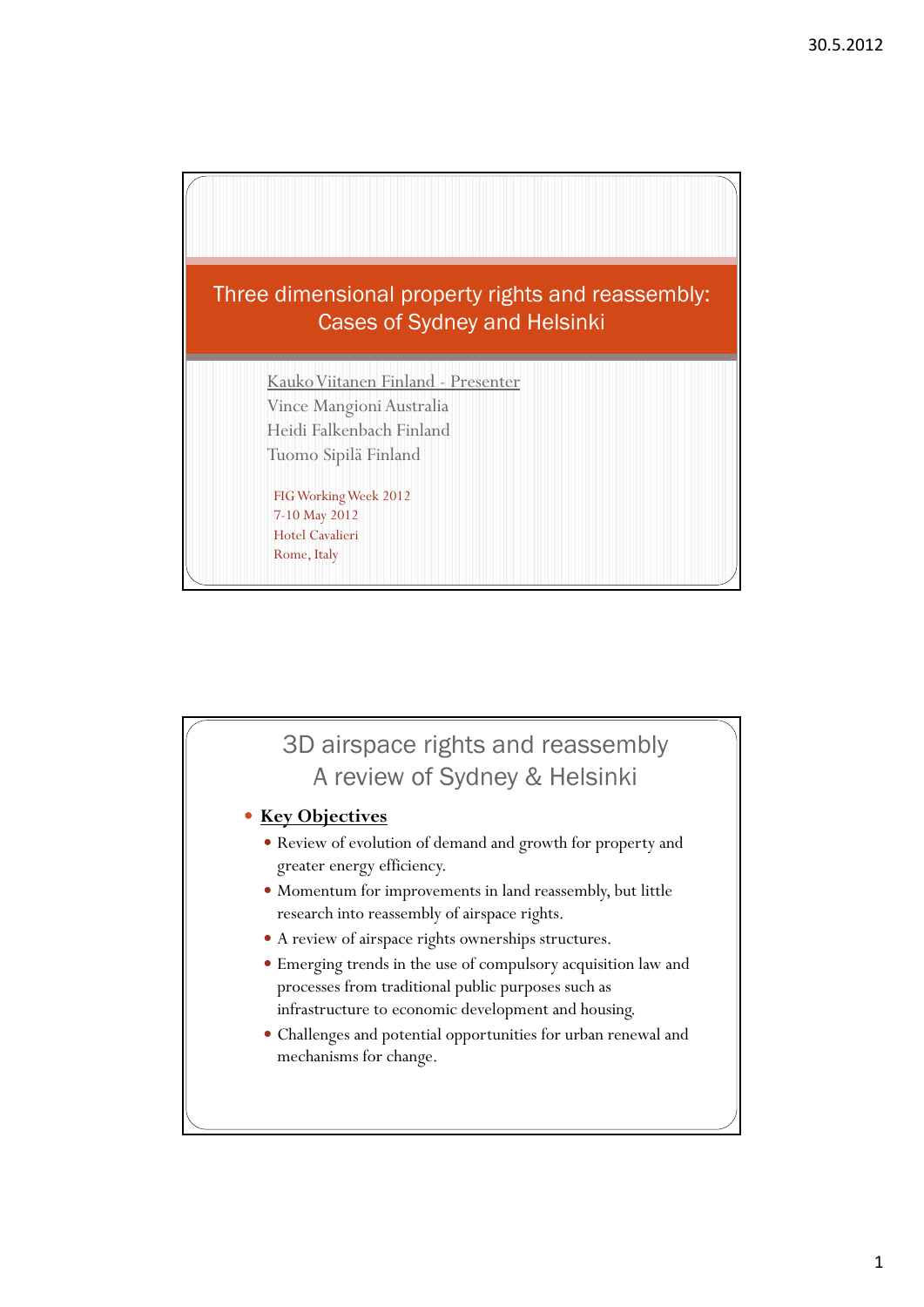- Federation comprising 6 states and 2 territories
- Two official levels of government – Commonwealth and State, of which Local Government is not a constitutionally recognised level of government, but a sub-branch of state government.
- One of the most highly urbanised countries in the world with 66 percent of the population living within its 6 main cities.
- Town planning and property taxation laws remain the jurisdiction of the states.
- States make most decisions on property use, planning and compulsory acquisition matters.

## Sydney - Australia Helsinki - Finland

- Republic
- State Municipalities
- Urbanization continues, in capital town area 1/5 of the citizens
- Laws given by the state
- Most decissions on property use and planning in municipalities. The use of compulsory acquisition also in practice in municipal level but the final decissions done by the state.

# Population of Australian Cities

| City            | $\%$ of the states<br>population living<br>in the capital city |
|-----------------|----------------------------------------------------------------|
| Sydney          | 63.3                                                           |
| Melbourne       | 73.3                                                           |
| Perth           | 73.8                                                           |
| Adelaide        | 73.1                                                           |
| <b>Brishane</b> | 45.3                                                           |

| City            | 1910       | 2008      |
|-----------------|------------|-----------|
| Sydney          | 580,000    | 4,400,000 |
| Melbourne       | 525,000    | 3,890,000 |
| Perth           | 210,000    | 1,602,000 |
| Adelaide        | 190,000    | 1,172,000 |
| <b>Brisbane</b> | <b>TBA</b> | 1,945,000 |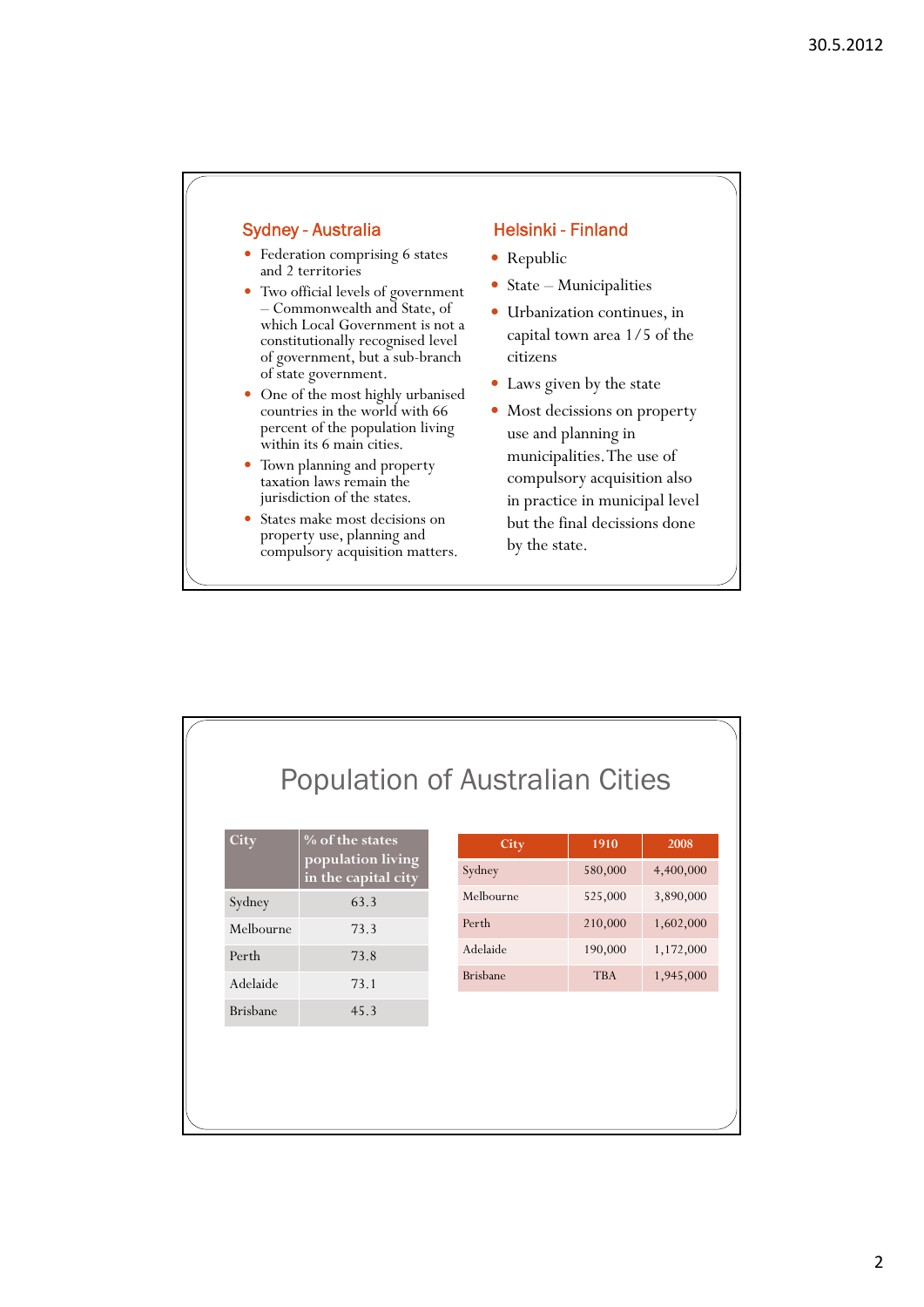## Title & airspace ownership<br>Sydney Helsinki

- Multi-housing development commenced from1910/1920 with expanding population
- Initially was through coownership structures including:
	- Tenants-in-common schemes
	- Company title
- 1961 Strata title system of ownership introduced. This allowed for the vertical and horizontal subdivision of airspace, both above and below the ground (car parking). The most common form of airspace ownership
- The division of land area two-dimensionally, no 3-D real property registration
- Multi-storey properties owned
	- Real estate
	- Tenants-in-common form
	- Or normally in condominium (commonhold, company title, apartment house company) form

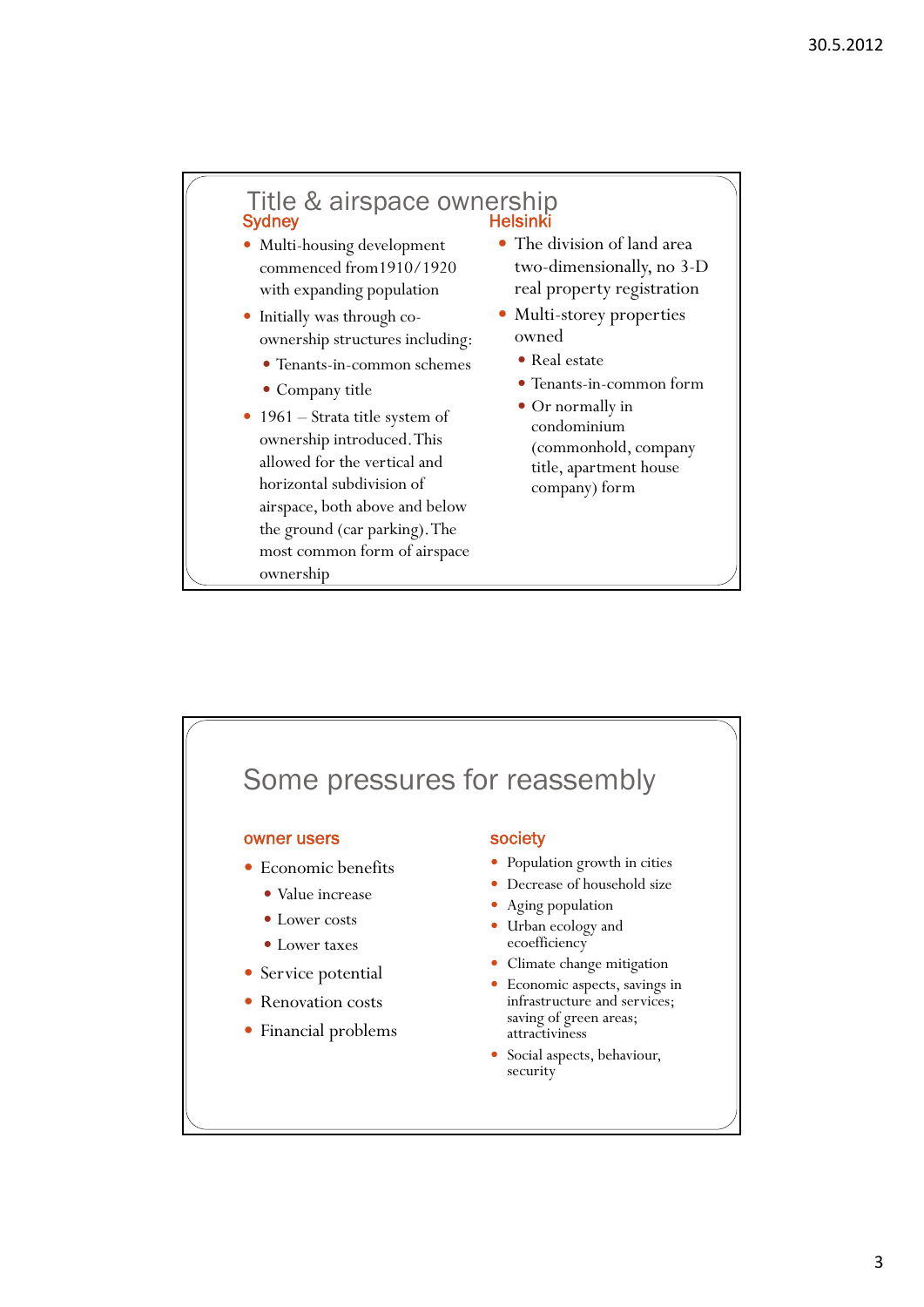## Options for more effective land use

- Taking the free/unused spaces in use
- Underground development
- Adding new floors
- Demolishing existing buildings to be able to build more effectively
- - > in all situations normally permissions and changes in present rights needed
- -> normally a developer is needed although demand for residentdriven approaches also great
- Potential in Finland huge perhaps 1/3 of existing floor area